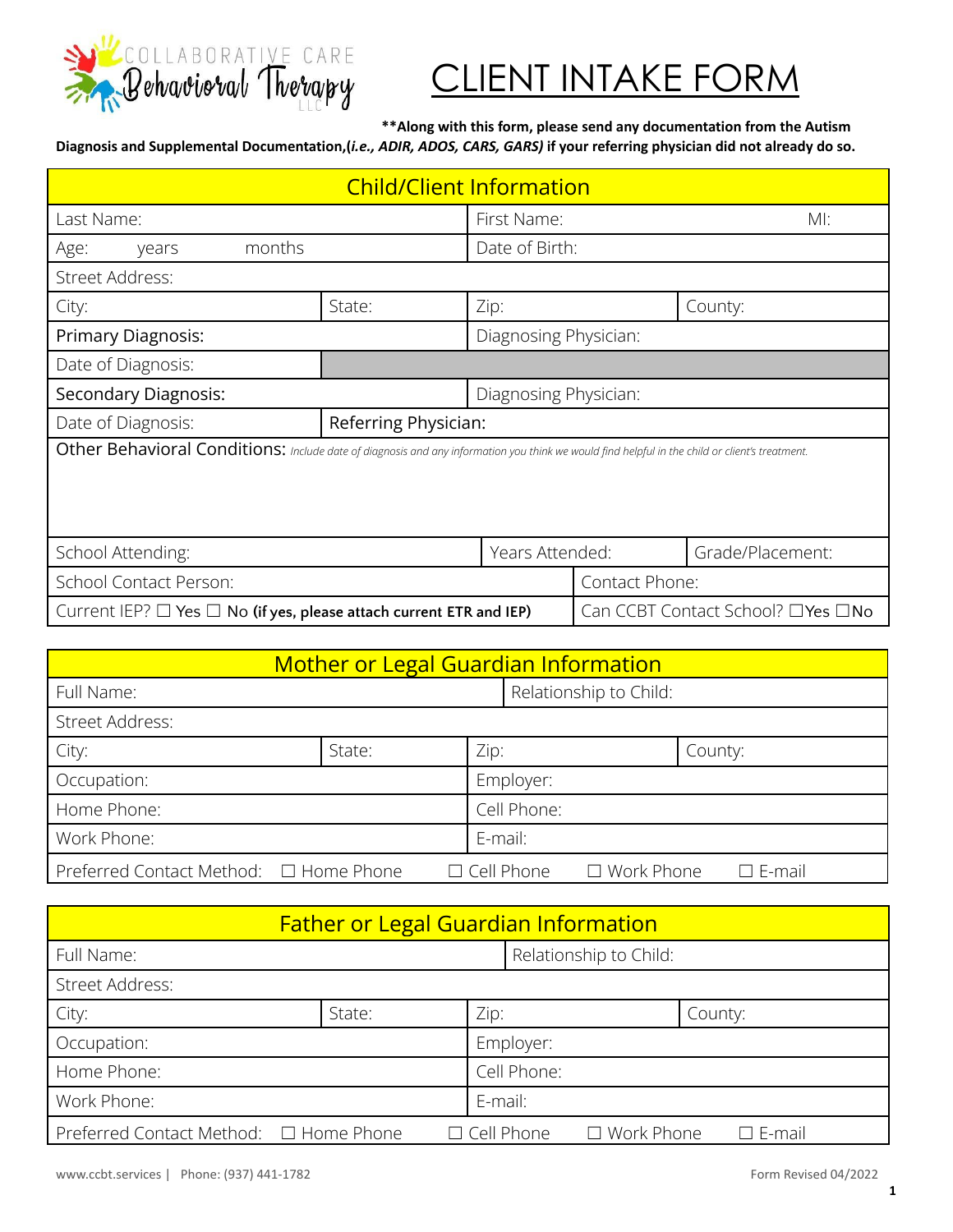| <b>Client Family Members</b><br>Include all who reside in the home with the child. |              |               |
|------------------------------------------------------------------------------------|--------------|---------------|
| Parent/Guardian 1:                                                                 | Age:<br>Sex: | Relationship: |
| Parent/Guardian 2:                                                                 | Sex:<br>Age: | Relationship: |
| Name:                                                                              | Sex:<br>Age: | Relationship: |
| Name:                                                                              | Sex:<br>Age: | Relationship: |
| Name:                                                                              | Sex:<br>Age: | Relationship: |
| Name:                                                                              | Sex:<br>Age: | Relationship: |
| Name:                                                                              | Sex:<br>Age: | Relationship: |

|                                                                                                                                                  |                   | <b>Availability for ABA Therapy</b>                                                          |                  |                  |  |
|--------------------------------------------------------------------------------------------------------------------------------------------------|-------------------|----------------------------------------------------------------------------------------------|------------------|------------------|--|
|                                                                                                                                                  |                   | Please indicate your availability for therapy by marking which times you would be available. |                  |                  |  |
| Monday                                                                                                                                           | $\Box$ 9am – 11am | $\Box$ 11am – 1pm                                                                            | $\Box$ 1pm – 3pm | $\Box$ 3pm – 5pm |  |
| Tuesday                                                                                                                                          | $\Box$ 9am – 11am | $\Box$ 11am – 1pm                                                                            | $\Box$ 1pm – 3pm | $\Box$ 3pm – 5pm |  |
| Wednesday                                                                                                                                        | $\Box$ 9am – 11am | $\Box$ 11am – 1pm                                                                            | $\Box$ 1pm – 3pm | $\Box$ 3pm – 5pm |  |
| Thursday                                                                                                                                         | $\Box$ 9am – 11am | $\Box$ 11am – 1pm                                                                            | $\Box$ 1pm – 3pm | $\Box$ 3pm – 5pm |  |
| Friday                                                                                                                                           | $\Box$ 9am – 11am | $\Box$ 11am – 1pm                                                                            | $\Box$ 1pm – 3pm | $\Box$ 3pm – 5pm |  |
| Saturday                                                                                                                                         | $\Box$ 9am – 11am | $\Box$ 11am - 1pm                                                                            | $\Box$ 1pm – 3pm | $\Box$ 3pm – 5pm |  |
| Sunday                                                                                                                                           | $\Box$ 9am – 11am | $\Box$ 11am - 1pm                                                                            | $\Box$ 1pm – 3pm | $\Box$ 3pm – 5pm |  |
| □ I only have availability after 5pm. (If this box is checked, we will contact you to see if we will be able to work out a schedule. Please note |                   |                                                                                              |                  |                  |  |
| that services are not typically rendered after 5pm.)                                                                                             |                   |                                                                                              |                  |                  |  |

| <b>Primary Insurance or Funding Source</b>                                                                                      |         |          |      |  |  |  |
|---------------------------------------------------------------------------------------------------------------------------------|---------|----------|------|--|--|--|
| $\Box$ Insurance $\Box$ Autism Scholarship $\Box$ Jon Peterson Scholarship $\Box$ DODD/POLR $\Box$ Private Pay<br>$\Box$ Other: |         |          |      |  |  |  |
| Name of Funding Source:                                                                                                         |         | Phone #: |      |  |  |  |
| Member ID:                                                                                                                      | Group # |          |      |  |  |  |
| <b>Policy Holder Information:</b>                                                                                               |         |          |      |  |  |  |
| Name:                                                                                                                           | DOB:    |          | SSN: |  |  |  |
| Relationship to Client:                                                                                                         |         |          |      |  |  |  |
| Additional Information:                                                                                                         |         |          |      |  |  |  |

| <b>Secondary Insurance or Funding Source</b>                                                                                 |         |          |      |  |  |
|------------------------------------------------------------------------------------------------------------------------------|---------|----------|------|--|--|
| $\Box$ Insurance $\Box$ Autism Scholarship $\Box$ Jon Peterson Scholarship $\Box$ DODD/POLR $\Box$ Private Pay $\Box$ Other: |         |          |      |  |  |
| Name of Funding Source:                                                                                                      |         | Phone #: |      |  |  |
| Member ID:                                                                                                                   | Group # |          |      |  |  |
| <b>Policy Holder Information:</b>                                                                                            |         |          |      |  |  |
| Name:                                                                                                                        | DOB:    |          | SSN: |  |  |
| Relationship to Client:                                                                                                      |         |          |      |  |  |
| Additional Information:                                                                                                      |         |          |      |  |  |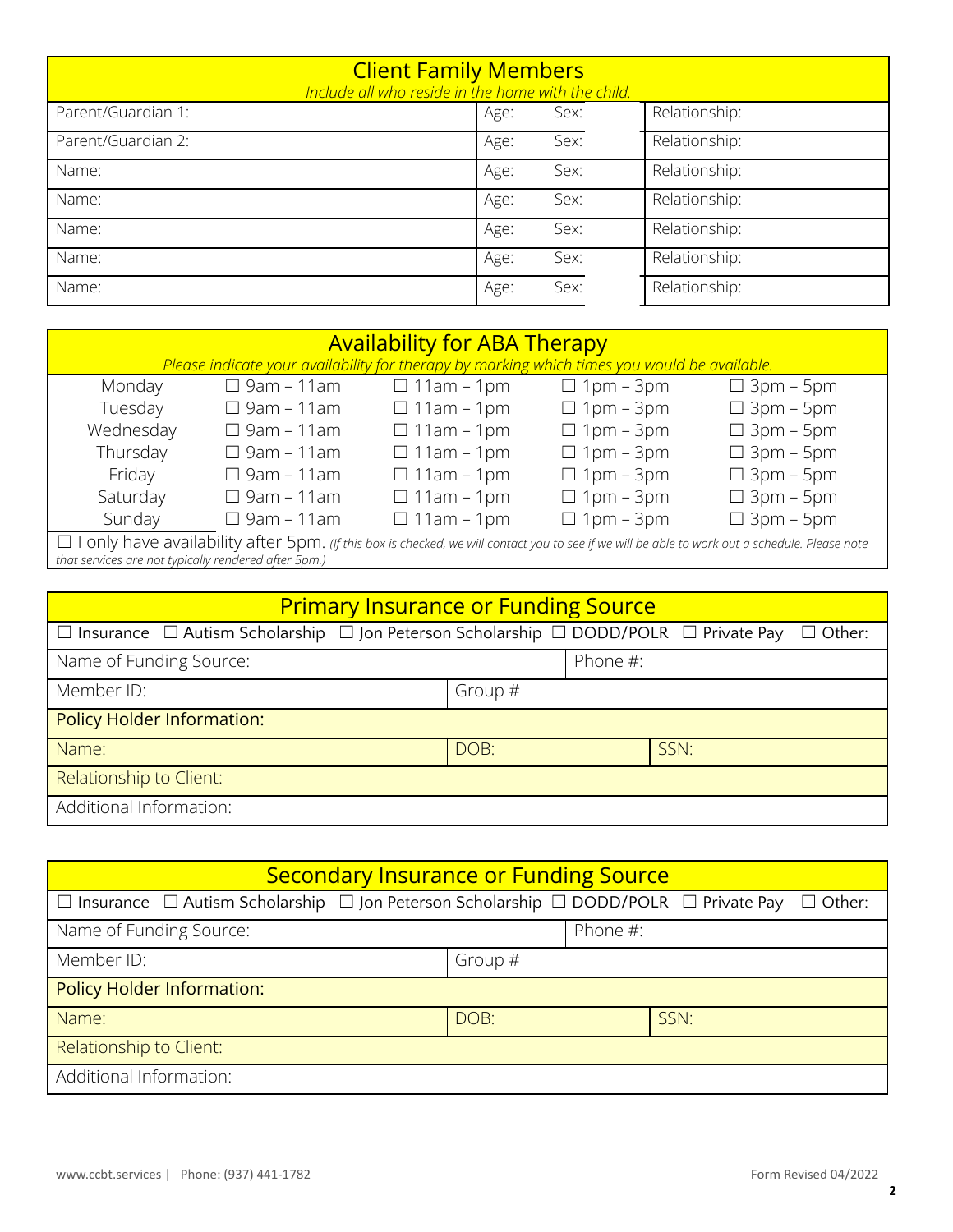| <b>Treatment History</b>                              |                                                                                                                |                              |  |  |
|-------------------------------------------------------|----------------------------------------------------------------------------------------------------------------|------------------------------|--|--|
| from PT, OT, and Speech)?<br>$\Box$ yes $\Box$ no     | Has the client/child received other therapies in the past as an effort to treat their primary diagnosis (aside |                              |  |  |
|                                                       | If yes, please list all previous providers and information about each below:                                   |                              |  |  |
| Provider:                                             | Date Treatment Started:                                                                                        | <b>Date Treatment Ended:</b> |  |  |
| What types of therapeutic interventions<br>were used? | What was the client/child's response to this treatment?                                                        |                              |  |  |
| $\Box$ ABA Therapy<br>$\Box$ Other (please explain):  |                                                                                                                |                              |  |  |
| Provider:                                             | <b>Date Treatment Started:</b>                                                                                 | Date Treatment Ended:        |  |  |
| What types of therapeutic interventions<br>were used? | What was the client/child's response to this treatment?                                                        |                              |  |  |
| $\Box$ ABA Therapy<br>$\Box$ Other (please explain):  |                                                                                                                |                              |  |  |
| Provider:                                             | Date Treatment Started:                                                                                        | Date Treatment Ended:        |  |  |
| What types of therapeutic interventions<br>were used? | What was the client/child's response to this treatment?                                                        |                              |  |  |
| $\Box$ ABA Therapy<br>$\Box$ Other (please explain):  |                                                                                                                |                              |  |  |

| <b>Other Therapies</b><br>Please indicate other therapies the client/child is currently receiving. Every effort will be made to collaborate with other<br>professionals in order to achieve the best possible outcome. |                                 |                                                                      |  |  |  |  |  |
|------------------------------------------------------------------------------------------------------------------------------------------------------------------------------------------------------------------------|---------------------------------|----------------------------------------------------------------------|--|--|--|--|--|
| $\square$ Speech                                                                                                                                                                                                       | Name of Therapist (or company): | Phone Number:                                                        |  |  |  |  |  |
| Date Started:                                                                                                                                                                                                          | <b>Best Contact Person:</b>     | Can CCBT Contact for Collaboration<br>Purposes? $\Box$ Yes $\Box$ No |  |  |  |  |  |
| $\Box$ OT                                                                                                                                                                                                              | Name of Therapist (or company): | Phone Number:                                                        |  |  |  |  |  |
| Date Started:                                                                                                                                                                                                          | Best Contact Person:            | Can CCBT Contact for Collaboration<br>Purposes? $\Box$ Yes $\Box$ No |  |  |  |  |  |
| $\Box$ PT                                                                                                                                                                                                              | Name of Therapist (or company): | Phone Number:                                                        |  |  |  |  |  |
| Date Started:                                                                                                                                                                                                          | <b>Best Contact Person:</b>     | Can CCBT Contact for Collaboration<br>Purposes? $\Box$ Yes $\Box$ No |  |  |  |  |  |
| $\Box$ Other                                                                                                                                                                                                           | Name of Therapist (or company): | Phone Number:                                                        |  |  |  |  |  |
| Date Started:                                                                                                                                                                                                          | Best Contact Person:            | Can CCBT Contact for Collaboration<br>Purposes? $\Box$ Yes $\Box$ No |  |  |  |  |  |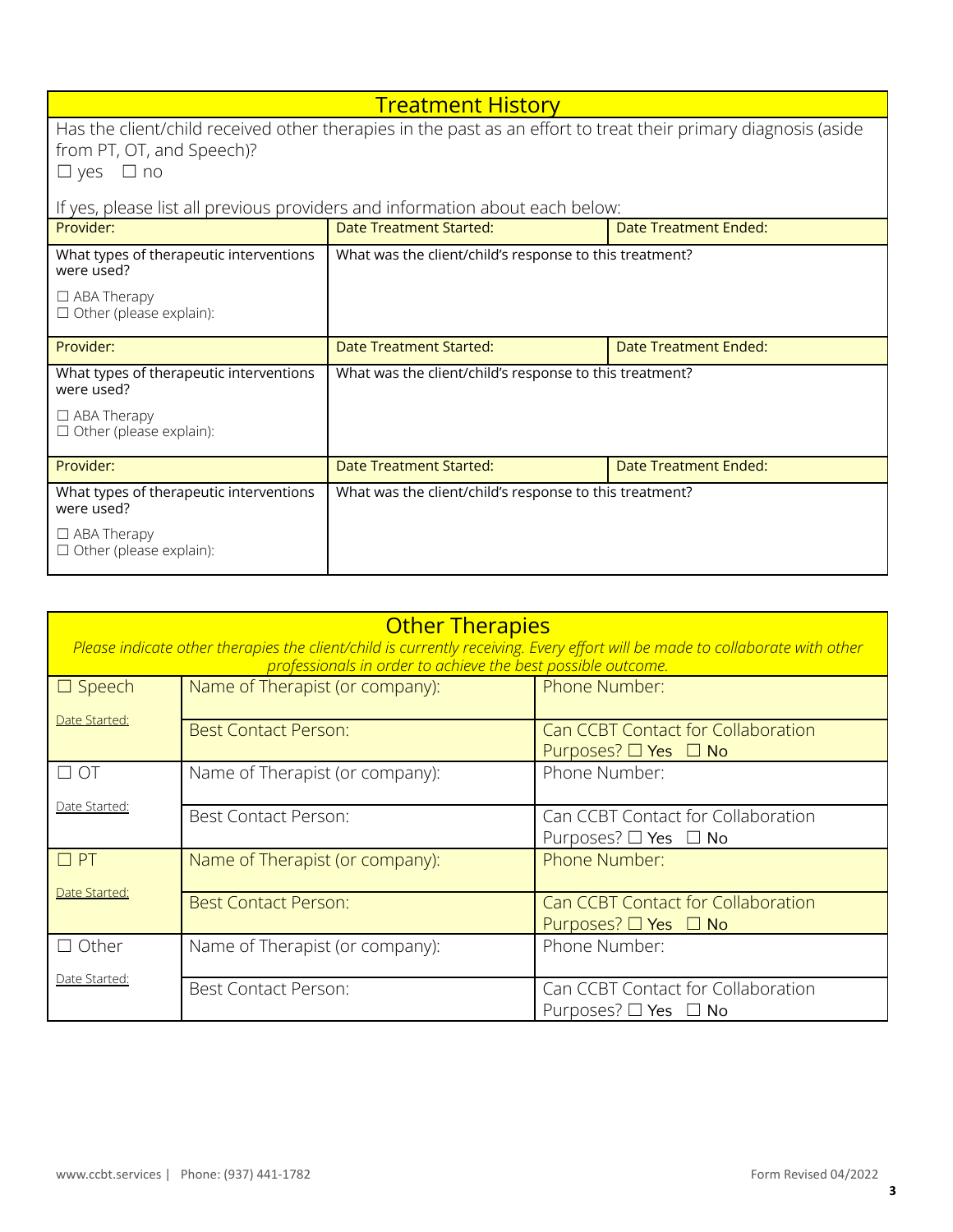|                                                                                       | Developmental, Medical, Behavioral, and Social History                                                                                                                                                                                               |                                                                      |  |  |  |
|---------------------------------------------------------------------------------------|------------------------------------------------------------------------------------------------------------------------------------------------------------------------------------------------------------------------------------------------------|----------------------------------------------------------------------|--|--|--|
| Primary Physician:                                                                    | Phone #:                                                                                                                                                                                                                                             |                                                                      |  |  |  |
| Pregnancy                                                                             |                                                                                                                                                                                                                                                      |                                                                      |  |  |  |
| Smoking During Pregnancy: □ Yes □ No<br>Duration of Pregnancy (weeks): ______         | Complications: $\Box$ Vomiting $\Box$ Staining or blood loss $\Box$ Infections $\Box$ Toxemia $\Box$ Other:<br>Drug or Alcohol Use: □ Yes □ No                                                                                                       |                                                                      |  |  |  |
| Delivery                                                                              |                                                                                                                                                                                                                                                      |                                                                      |  |  |  |
| Duration of Labor (hours):                                                            | Type of Labor: $\Box$ Spontaneous $\Box$ Induced Type of Delivery: $\Box$ Normal $\Box$ Breech $\Box$ Cesarean<br>Complications: □ Cord around neck □ Hemorrhage □ Infant Injury □ Other:                                                            |                                                                      |  |  |  |
| Post Delivery                                                                         |                                                                                                                                                                                                                                                      |                                                                      |  |  |  |
|                                                                                       | $\Box$ Jaundice $\Box$ Cyanosis (blue baby) $\Box$ Incubator Care $\Box$ Infection $\Box$ Other:                                                                                                                                                     |                                                                      |  |  |  |
| Infancy                                                                               |                                                                                                                                                                                                                                                      |                                                                      |  |  |  |
| $\Box$ Disturbed Sleep Patterns (describe):<br>$\Box$ Other:                          | $\Box$ Difficult to calm or comfort $\Box$ Colicky $\Box$ Excessively irritable $\Box$ Head banging $\Box$ Difficulty Nursing                                                                                                                        |                                                                      |  |  |  |
| Developmental Milestones                                                              |                                                                                                                                                                                                                                                      |                                                                      |  |  |  |
| Age                                                                                   | If you can recall, record the age at which your child reached the following developmental milestones. If you do not<br>recall the age, check the appropriate category to the best of your recollection (early, normal, late)<br>Early Normal<br>Late | Age<br>Early Normal<br>Late                                          |  |  |  |
| Sat without support<br>$\Box$                                                         | Crawled<br>$\Box$<br>$\Box$                                                                                                                                                                                                                          | $\Box$<br>⊔                                                          |  |  |  |
| Walked w/o assistance<br>$\Box$                                                       | $\Box$<br>Said first word<br>$\Box$                                                                                                                                                                                                                  | $\Box$<br>$\Box$<br>□                                                |  |  |  |
| $\Box$<br>Spoke in sentences                                                          | Toilet trained<br>$\Box$<br>$\Box$                                                                                                                                                                                                                   | $\Box$<br>□<br>□                                                     |  |  |  |
| Behavior/Social Checklist Please check all of the following that apply to your child: |                                                                                                                                                                                                                                                      |                                                                      |  |  |  |
|                                                                                       |                                                                                                                                                                                                                                                      |                                                                      |  |  |  |
| $\Box$ Is moody                                                                       | $\Box$ Has a bad temper                                                                                                                                                                                                                              | $\Box$ Cries more easily than peers                                  |  |  |  |
| $\Box$ Has excessive worry                                                            | $\Box$ Has bad dreams                                                                                                                                                                                                                                | $\Box$ Is often sad                                                  |  |  |  |
| $\Box$ Is often quieter than peers                                                    | $\Box$ Is fearful of new situations                                                                                                                                                                                                                  | $\Box$ Is fearful of being alone                                     |  |  |  |
| $\square$ Is often more tired than peers<br>$\square$ Frequent headaches              | $\Box$ Stutters or stammers<br>$\square$ Wets bed or pants often                                                                                                                                                                                     | $\Box$ Frequent stomach aches<br>$\Box$ Has frequent bowel accidents |  |  |  |
| $\Box$ Frequent diarrhea                                                              |                                                                                                                                                                                                                                                      | $\Box$ Overeats                                                      |  |  |  |
| $\Box$ Bites nails                                                                    | $\Box$ Frequent constipation<br>$\Box$ Is slow to trust                                                                                                                                                                                              | $\Box$ Demands to be center of attention                             |  |  |  |
| $\Box$ Fights with siblings (beyond normal)                                           | $\square$ Excessively neat or orderly                                                                                                                                                                                                                | □ Over Concerned with germs/cleanliness                              |  |  |  |
| $\square$ Tells lies                                                                  | $\square$ Steals                                                                                                                                                                                                                                     | $\Box$ Plays with fire                                               |  |  |  |
| $\Box$ Bullies other children                                                         | $\square$ Is rude or disrespectful to adults                                                                                                                                                                                                         | $\Box$ Is mean                                                       |  |  |  |
| $\Box$ Destroys own property                                                          | $\Box$ Destroys others property                                                                                                                                                                                                                      | $\Box$ Deliberately provokes adults                                  |  |  |  |
| $\Box$ Frequently in trouble with neighbors                                           | $\square$ Is cruel to animals                                                                                                                                                                                                                        | $\Box$ Is a loner                                                    |  |  |  |
| $\Box$ Has no real friends                                                            | $\Box$ Has mostly younger friends                                                                                                                                                                                                                    | $\Box$ Has mostly older friends                                      |  |  |  |
| $\Box$ Is bossed by other children                                                    | $\square$ Prefers to play alone                                                                                                                                                                                                                      | □ Gets picked on                                                     |  |  |  |
| $\Box$ Is not liked by other children                                                 | $\Box$ Difficulty sustaining attention                                                                                                                                                                                                               | $\Box$ Makes careless mistakes                                       |  |  |  |
| $\Box$ Often does not seem to listen                                                  | $\Box$ Fails to finish things                                                                                                                                                                                                                        | $\Box$ Difficulty organizing activities                              |  |  |  |
| $\Box$ Avoids sustained mental effort                                                 | $\Box$ Often loses things                                                                                                                                                                                                                            | $\square$ Easily distracted                                          |  |  |  |
| $\Box$ Forgetful in daily activities                                                  | $\Box$ Often fidgets                                                                                                                                                                                                                                 | $\Box$ Often can't stay in his/her seat                              |  |  |  |
| $\Box$ Is hyperactive                                                                 | $\Box$ Difficulty playing quietly                                                                                                                                                                                                                    | $\Box$ Talks excessively                                             |  |  |  |
| $\Box$ Difficulty waiting turn                                                        | $\Box$ Often interrupts or intrudes                                                                                                                                                                                                                  | $\Box$ Talks over people                                             |  |  |  |
| Other:                                                                                |                                                                                                                                                                                                                                                      |                                                                      |  |  |  |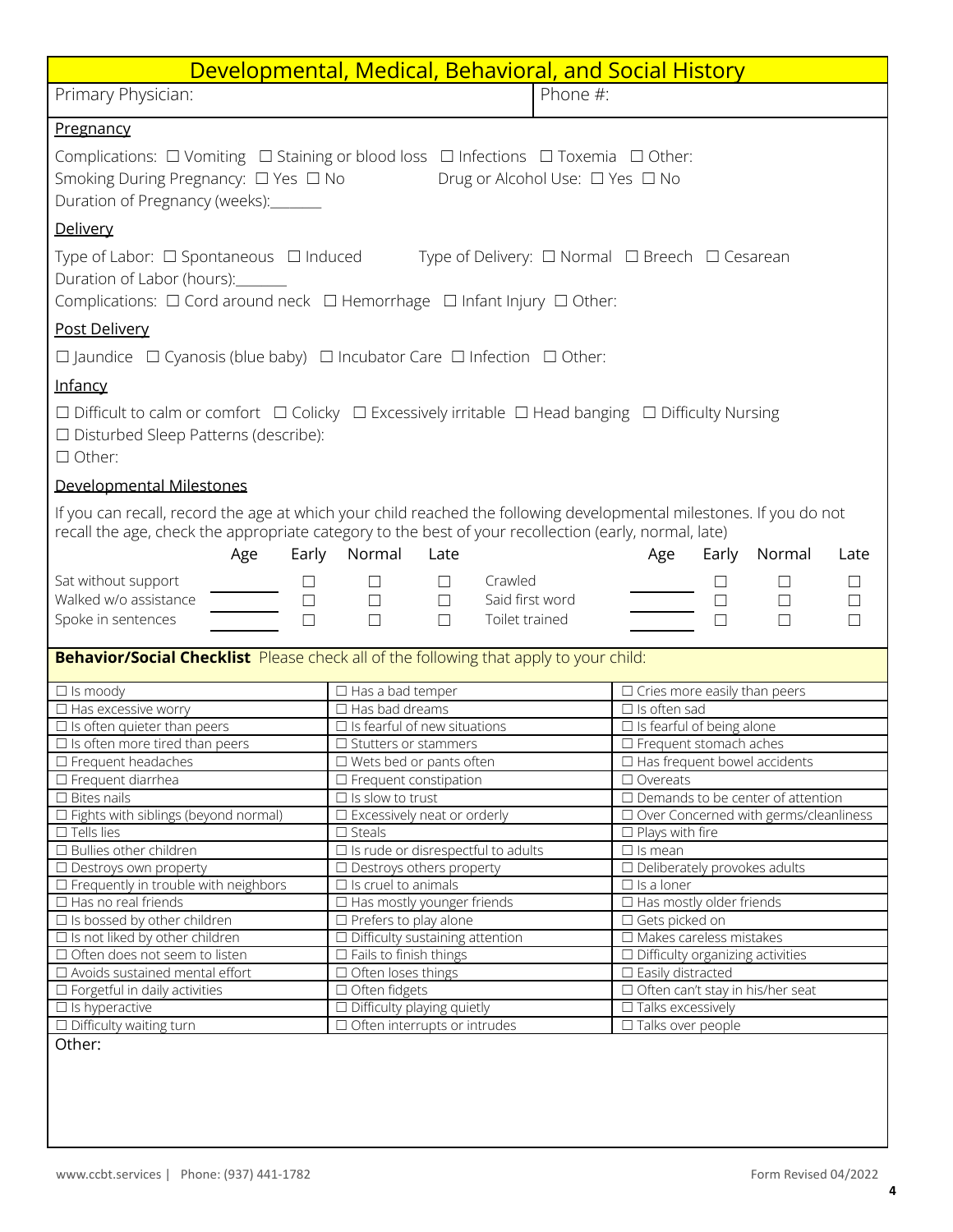| IF YOUR CHILD IS 12 YEARS OR OLDER: Please check all the following that apply to your child. |                                                                                 |         |                                     |                                                                                                                                                                 |        |                |                                   |            |                                                         |
|----------------------------------------------------------------------------------------------|---------------------------------------------------------------------------------|---------|-------------------------------------|-----------------------------------------------------------------------------------------------------------------------------------------------------------------|--------|----------------|-----------------------------------|------------|---------------------------------------------------------|
|                                                                                              | $\Box$ Expresses troubling ideas about sex<br>$\Box$ Has many health complaints |         |                                     |                                                                                                                                                                 |        |                |                                   |            |                                                         |
| $\Box$ Is sexually active                                                                    |                                                                                 |         |                                     |                                                                                                                                                                 |        |                |                                   |            |                                                         |
| $\Box$ Behavior is rigid and repetitive<br>$\Box$ Uses (or has used) alcohol                 |                                                                                 |         |                                     | $\Box$ Is troubled by obsessive thoughts<br>Has times of extreme fear or panic<br>$\Box$ Uses (or has used) illegal drugs<br>$\Box$ Inhales household chemicals |        |                |                                   |            |                                                         |
| $\Box$ Abuses (or has abused) OTC drugs                                                      |                                                                                 |         |                                     | $\Box$ Abuses (or has abused) prescription                                                                                                                      |        |                |                                   |            |                                                         |
|                                                                                              |                                                                                 |         | drugs                               |                                                                                                                                                                 |        |                |                                   |            |                                                         |
| Known Medical Conditions (Past and Current):                                                 |                                                                                 |         |                                     |                                                                                                                                                                 |        |                |                                   |            |                                                         |
| Condition                                                                                    | Past                                                                            | Current | Condition                           |                                                                                                                                                                 | Past   | Current        | Condition                         | Past       | Current                                                 |
| Asthma                                                                                       | $\Box$                                                                          | □       | Liver Disease                       |                                                                                                                                                                 | □      | □              | Irregular<br>Heartbeat            | □          | $\Box$                                                  |
| Epilepsy/Seizures                                                                            | $\Box$                                                                          | $\Box$  | <b>HIV/AIDS</b>                     |                                                                                                                                                                 | □      | $\Box$         | Thyroid Issues                    | $\Box$     | $\Box$                                                  |
| Heart Disease/Attack                                                                         | $\Box$                                                                          | $\Box$  | Arthritis                           |                                                                                                                                                                 | $\Box$ | $\Box$         | <b>Blood Clots</b>                | $\Box$     | $\Box$                                                  |
| Stroke                                                                                       | $\Box$                                                                          | $\Box$  | Cancer                              |                                                                                                                                                                 | $\Box$ | $\Box$         | Neuropathy                        | $\Box$     | $\Box$                                                  |
| <b>Diabetes</b>                                                                              | $\Box$                                                                          | $\Box$  | Sleep Apnea                         |                                                                                                                                                                 | $\Box$ | $\Box$         | Eating Disorder                   | $\Box$     | $\Box$                                                  |
| Depression                                                                                   | $\Box$                                                                          | $\Box$  | Anxiety                             |                                                                                                                                                                 | $\Box$ | $\Box$         | Other:                            | $\Box$     | $\Box$                                                  |
| Psychiatric Illness                                                                          | $\Box$                                                                          | $\Box$  | Anemia                              |                                                                                                                                                                 | $\Box$ | $\Box$         | Other:                            | $\Box$     | $\Box$                                                  |
| Head Injury                                                                                  | $\Box$                                                                          | $\Box$  | Positive TB Test                    |                                                                                                                                                                 | □      | $\Box$         | Other:                            | $\Box$     | $\Box$                                                  |
| For all conditions marked above (either past or current), please list:                       |                                                                                 |         |                                     |                                                                                                                                                                 |        |                |                                   |            |                                                         |
| For which condition:                                                                         | this condition:                                                                 |         | Provider who is (or was) overseeing | Dates of<br>Treatment                                                                                                                                           |        | being treated: | How is (or was) this condition    |            | Did the client/child respond<br>favorably to treatment: |
|                                                                                              |                                                                                 |         |                                     |                                                                                                                                                                 |        |                |                                   | $\Box$ Yes | $\Box$ No                                               |
|                                                                                              |                                                                                 |         |                                     |                                                                                                                                                                 |        |                |                                   | $\Box$ Yes | $\Box$ No                                               |
|                                                                                              |                                                                                 |         |                                     |                                                                                                                                                                 |        |                |                                   | $\Box$ Yes | $\Box$ No                                               |
|                                                                                              |                                                                                 |         |                                     |                                                                                                                                                                 |        |                |                                   | $\Box$ Yes | $\Box$ No                                               |
|                                                                                              |                                                                                 |         |                                     |                                                                                                                                                                 |        |                |                                   | $\Box$ Yes | $\Box$ No                                               |
| <b>Current Medications:</b>                                                                  |                                                                                 |         |                                     |                                                                                                                                                                 |        |                |                                   |            |                                                         |
| <b>Medication Name</b><br><b>Reason for Taking</b><br><b>Been Taking for How Long?</b>       |                                                                                 |         |                                     |                                                                                                                                                                 |        |                |                                   |            |                                                         |
|                                                                                              |                                                                                 |         |                                     |                                                                                                                                                                 |        |                |                                   |            |                                                         |
|                                                                                              |                                                                                 |         |                                     |                                                                                                                                                                 |        |                |                                   |            |                                                         |
|                                                                                              |                                                                                 |         |                                     |                                                                                                                                                                 |        |                |                                   |            |                                                         |
|                                                                                              |                                                                                 |         |                                     |                                                                                                                                                                 |        |                |                                   |            |                                                         |
| Does the client/child have any food or drug allergies? $\Box$ Yes $\Box$ No                  |                                                                                 |         |                                     |                                                                                                                                                                 |        |                |                                   |            |                                                         |
| If you checked yes, please list all allergies and adverse reactions below:                   |                                                                                 |         |                                     |                                                                                                                                                                 |        |                |                                   |            |                                                         |
| Allergen (food or drug):                                                                     |                                                                                 |         |                                     |                                                                                                                                                                 |        |                | Adverse reaction to the allergen: |            |                                                         |
|                                                                                              |                                                                                 |         |                                     |                                                                                                                                                                 |        |                |                                   |            |                                                         |
|                                                                                              |                                                                                 |         |                                     |                                                                                                                                                                 |        |                |                                   |            |                                                         |
|                                                                                              |                                                                                 |         |                                     |                                                                                                                                                                 |        |                |                                   |            |                                                         |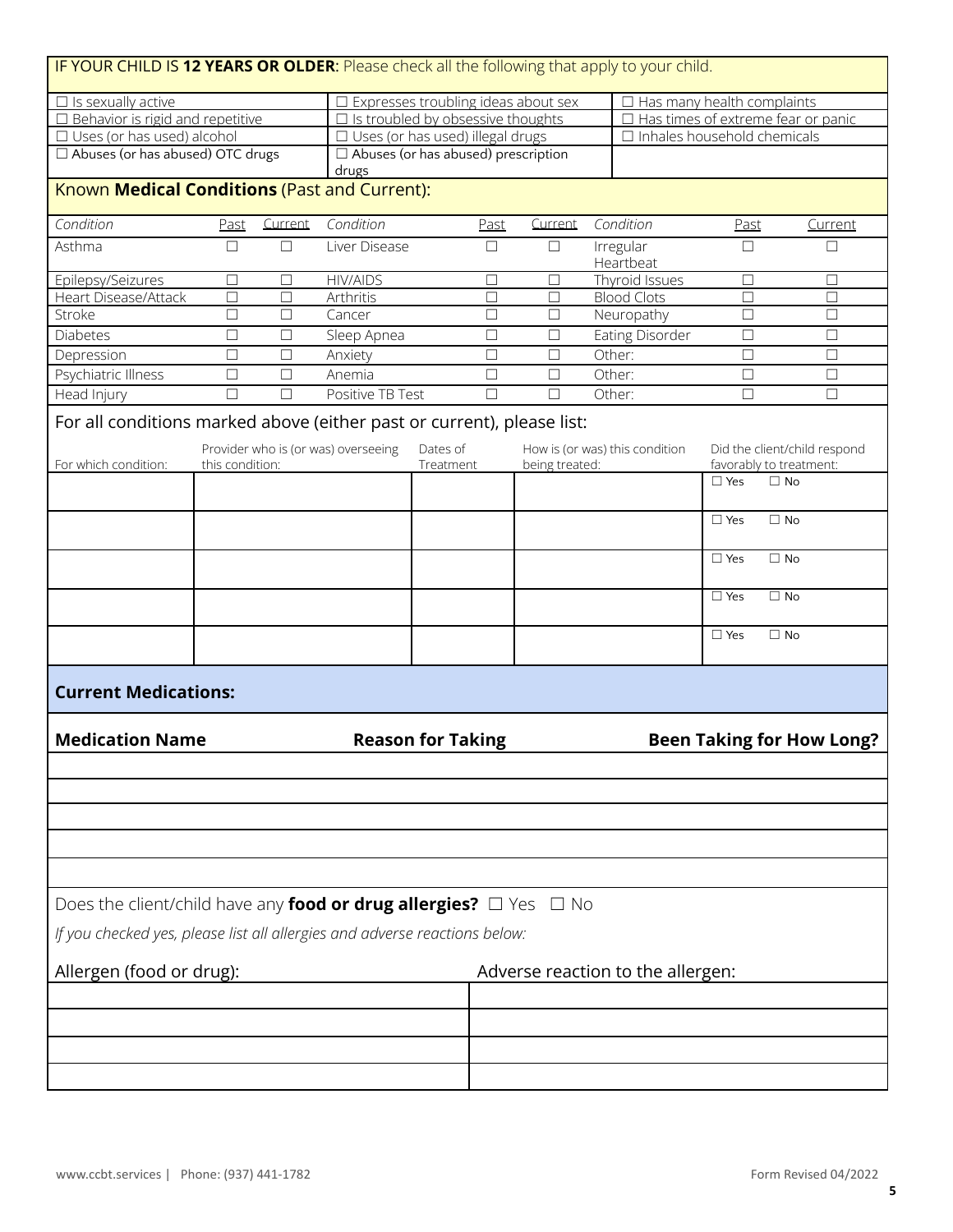| Does the client/child have any <b>dietary restrictions</b> aside from food allergies? $\Box$ Yes $\Box$ No                                               |
|----------------------------------------------------------------------------------------------------------------------------------------------------------|
| If you checked yes, please list dietary restrictions below:                                                                                              |
|                                                                                                                                                          |
|                                                                                                                                                          |
| Is the client/child expressing <b>suicidal or homicidal ideation</b> or have a history of harming himself/herself<br>or others?                          |
| $\square$ Yes<br>$\Box$ No                                                                                                                               |
| If you checked yes, please explain more specifically below, including dates and details of any incidents:                                                |
|                                                                                                                                                          |
|                                                                                                                                                          |
|                                                                                                                                                          |
| Has the client/child ever been the victim of abuse?                                                                                                      |
| $\Box$ Physical $\Box$ Emotional/Mental $\Box$ Sexual<br>$\Box$ No                                                                                       |
|                                                                                                                                                          |
| Has the client/child ever been the perpetrator of abuse?                                                                                                 |
| $\Box$ Physical $\Box$ Emotional/Mental $\Box$ Sexual<br>$\Box$ No                                                                                       |
| If you checked any box other than "no" for the two questions above, has this abuse been reported to the<br>appropriate authorities? $\Box$ Yes $\Box$ No |
| (**CCBT Team Members are mandated reporters)                                                                                                             |

## Family History

*Please check any conditions that are present in the client/child's family history (parents, grandparents, siblings)*

| $\Box$ Heart Disease                                                                   | $\Box$ Arthritis                 | $\Box$ Psychiatric Illness | $\Box$ Cancer |  |
|----------------------------------------------------------------------------------------|----------------------------------|----------------------------|---------------|--|
| $\Box$ Heart Attack                                                                    | $\Box$ Epilepsy/Seizure Disorder | ⊐ Thvroid                  | $\Box$ Autism |  |
| $\Box$ Irregular Heartbeat                                                             | ⊐ Stroke                         | $\Box$ Diabetes            | $\Box$ Other: |  |
| $\Box$ Sudden Death                                                                    | $\Box$ Depression .              | $\Box$ Bleeding/Clots      | $\Box$ Other: |  |
| Dlease indicate the relationship to the client (shild for each condition marked above: |                                  |                            |               |  |

lease indicate the relationship to the client/child for each condition marked above:

## Parent/Guardian Concerns and Goals for ABA Therapy

In the boxes below, please describe your greatest concerns and goals for your child/client in each applicable category.

| Category                         | <b>Greatest Concerns</b> | Goals |
|----------------------------------|--------------------------|-------|
| Communication                    |                          |       |
|                                  |                          |       |
|                                  |                          |       |
| Self-Help                        |                          |       |
|                                  |                          |       |
|                                  |                          |       |
| Motor Skills (fine<br>and gross) |                          |       |
|                                  |                          |       |
|                                  |                          |       |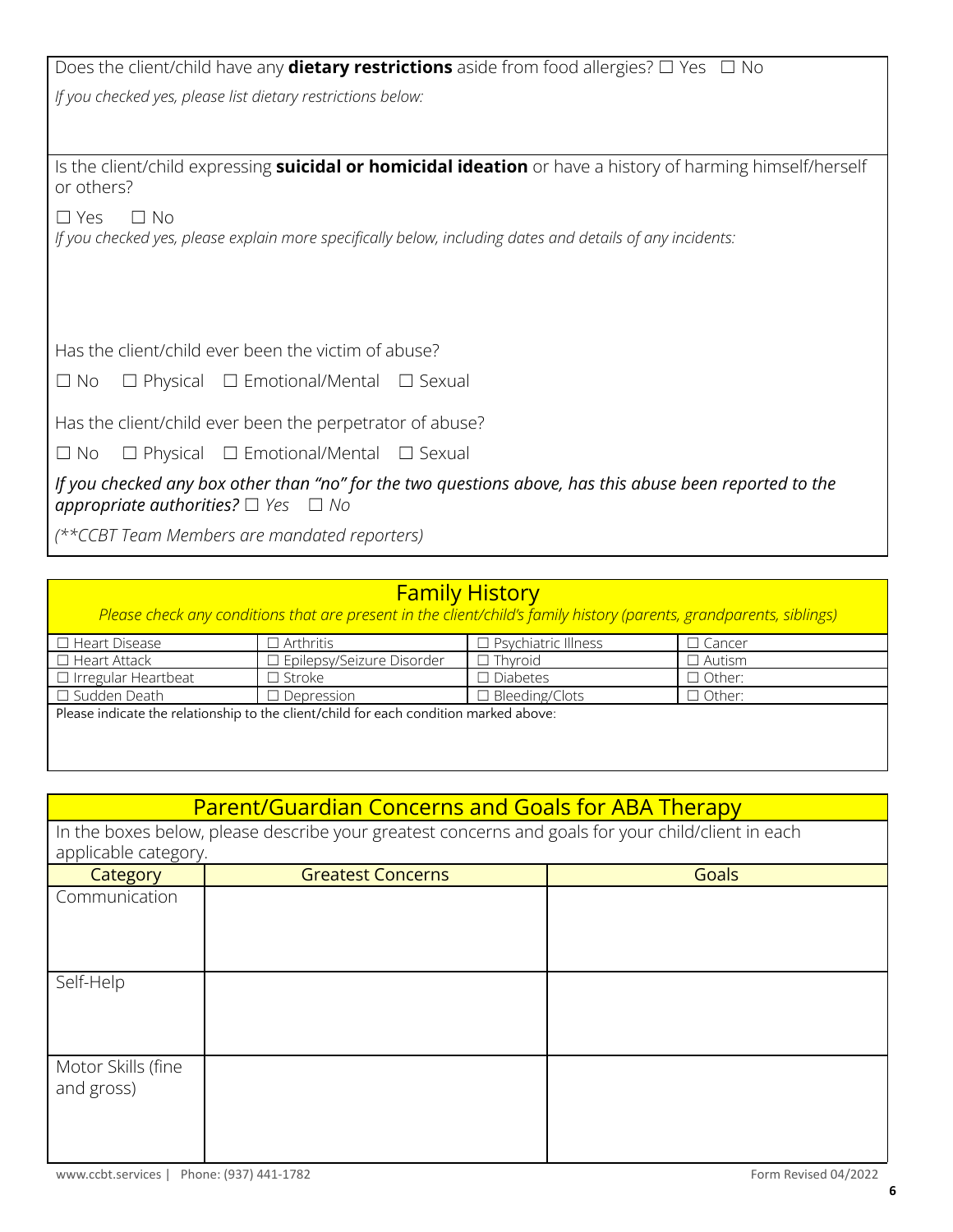| Category                                                                                       | <b>Greatest Concerns</b>                 | <b>Goals</b> |  |  |
|------------------------------------------------------------------------------------------------|------------------------------------------|--------------|--|--|
| Safety                                                                                         |                                          |              |  |  |
|                                                                                                |                                          |              |  |  |
|                                                                                                |                                          |              |  |  |
|                                                                                                |                                          |              |  |  |
|                                                                                                |                                          |              |  |  |
| Routines                                                                                       |                                          |              |  |  |
|                                                                                                |                                          |              |  |  |
|                                                                                                |                                          |              |  |  |
|                                                                                                |                                          |              |  |  |
| Sleeping/Feeding                                                                               |                                          |              |  |  |
|                                                                                                |                                          |              |  |  |
|                                                                                                |                                          |              |  |  |
|                                                                                                |                                          |              |  |  |
|                                                                                                |                                          |              |  |  |
| School/Academics                                                                               |                                          |              |  |  |
|                                                                                                |                                          |              |  |  |
|                                                                                                |                                          |              |  |  |
|                                                                                                |                                          |              |  |  |
|                                                                                                |                                          |              |  |  |
| Social Skills                                                                                  |                                          |              |  |  |
|                                                                                                |                                          |              |  |  |
|                                                                                                |                                          |              |  |  |
|                                                                                                |                                          |              |  |  |
|                                                                                                |                                          |              |  |  |
| Behavioral &                                                                                   |                                          |              |  |  |
| Emotional                                                                                      |                                          |              |  |  |
|                                                                                                |                                          |              |  |  |
|                                                                                                |                                          |              |  |  |
|                                                                                                |                                          |              |  |  |
|                                                                                                | <b>Workplace Safety (Home Based ABA)</b> |              |  |  |
| Has anyone living in the home (or any person who will visit the home during ABA sessions) ever |                                          |              |  |  |
| been convicted of a crime (misdemeanor or felony), involving violence, assault, theft, or      |                                          |              |  |  |
| any crime sexually related?<br><b>Yes</b><br>No                                                |                                          |              |  |  |
| Is anyone living in the home (or any person who will visit the home during ABA sessions) a     |                                          |              |  |  |
| registered sex offender?<br> Yes<br><b>No</b>                                                  |                                          |              |  |  |
| Does anyone living in the home (or any person who will visit the home during ABA sessions)     |                                          |              |  |  |
| regularly abuse alcohol?<br>Yes<br>$\overline{\text{No}}$                                      |                                          |              |  |  |
|                                                                                                |                                          |              |  |  |